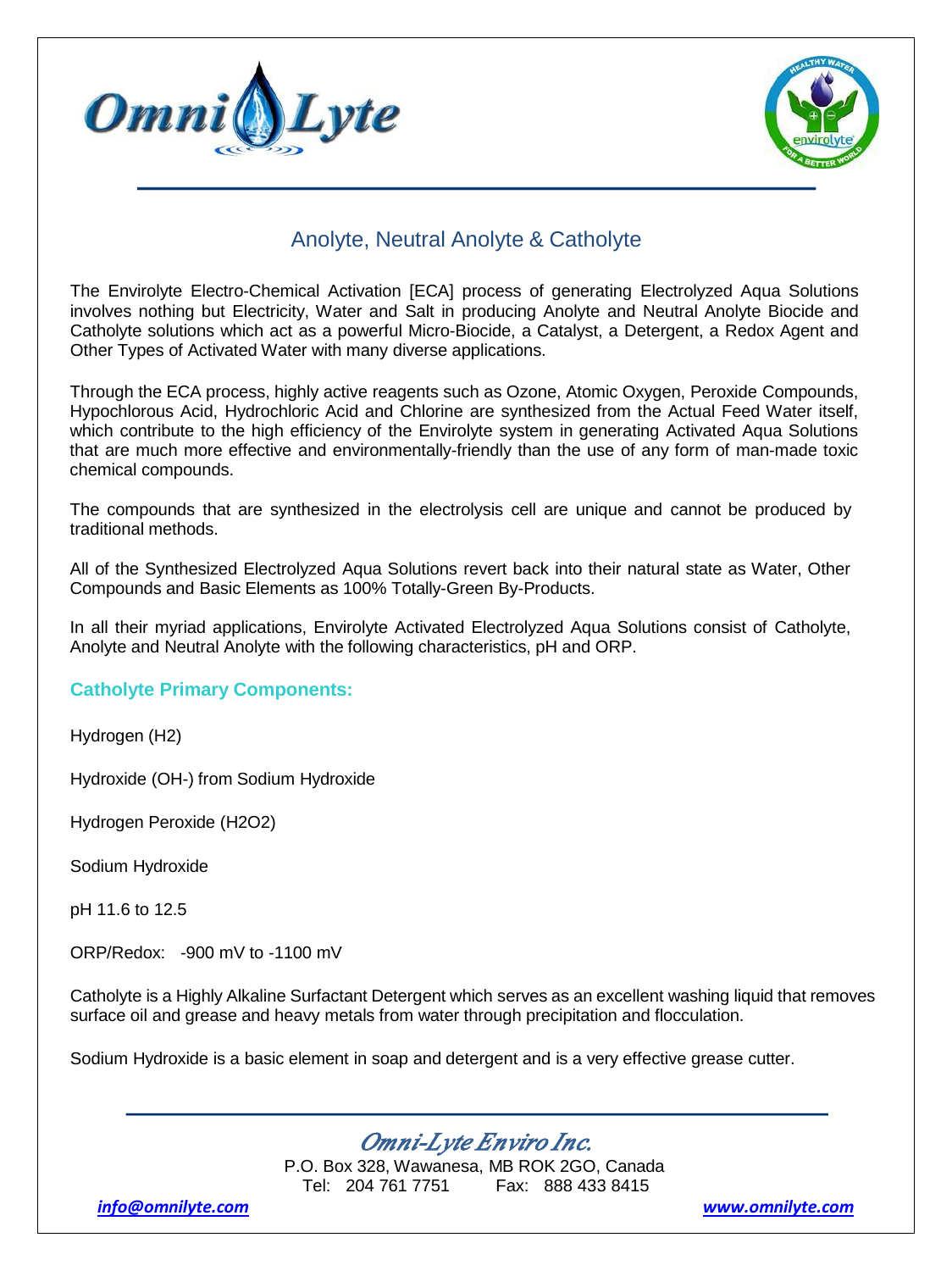## **Anolyte Primary Components:**

| Hypochlorous Acid (HCIO) | Hypochlorite Ion CIO <sup>-</sup> )            |
|--------------------------|------------------------------------------------|
| Hydrochloric Acid (HCI)  | Chlorine (Cl <sub>2</sub> )                    |
| Oxygen (O2)              | 500 – 700 ppm of Free Available Chlorine [FAC] |
| pH 2.0 to 3.5            | ORP/Redox: $+1000$ mV to $+1200$ mV            |

Anolyte is used to disinfect and sterilize where pH is unimportant and corrosion is not an issue.

Anolyte is a powerful disinfectant against all type of Micro-Organisms [Bacteria, Viruses, Mold, Spores and Fungi] -- even when diluted in water or sprayed in the air.

Anolyte may be applied as a Liquid, Fog or Ice.

When properly stored, Anolyte remains Sporicidal for up to 6 months and up to 12 months as a Biocide.

At a pH of 2 to 3.5, Anolyte is highly acidic.

Anolyte is very effective in treating Wastewater, Sewage, Offal from Meat and Poultry Processing Plants and in killing Microbial Pathogens in animal and poultry litter and manure.

As a Disinfectant/Sterilant, Anolyte Biocide has greater killing power than Chlorine, Chlorinated Water, Chlorine Dioxide, Sodium Hypochlorite, Hydrogen Peroxide and Ozone.

The primary killing power in Anolyte Biocide is the Free Available Chlorine.

Free Available Chlorine is chlorine that is present in the form of Hypochlorous Acid [HOCL] and Hypochlorite Ions [ClO-] -- or as Dissolved Elemental Chlorine that is available to react where needed.

Hypochlorous Acid [HOCL] is the primary component in Anolyte Biocide that produces the greatest killing power against micro-organisms.

While Hypochlorite Ions [ClO-] are also an active killing agent, Hypochlorous Acid [HOCL] is roughly 80 times more effective than Hypochlorite Ions in killing power, largely because HOCL has greater efficacy in penetrating microbial cells at the mitochondrial level with virtually 100% effectiveness in totally inactivating and destroying the entire cell -- membrane, body and DNA -- in preventing residual cells from mutating into a stronger form of micro-organism.

HOCL should not be confused with Sodium Hypochlorite [NaOCl] which is commonly referred to as "Bleach" and is prepared by reacting diluted caustic soda solution with liquid or gaseous chlorine

*Omni-Lyte Enviro Inc.*

P.O. Box 328, Wawanesa, MB ROK 2GO, Canada Fax: 888 433 8415

*[info@omnilyte.com](mailto:info@omnilyte.com) [www.omnilyte.com](http://www.omnilyte.com/)*